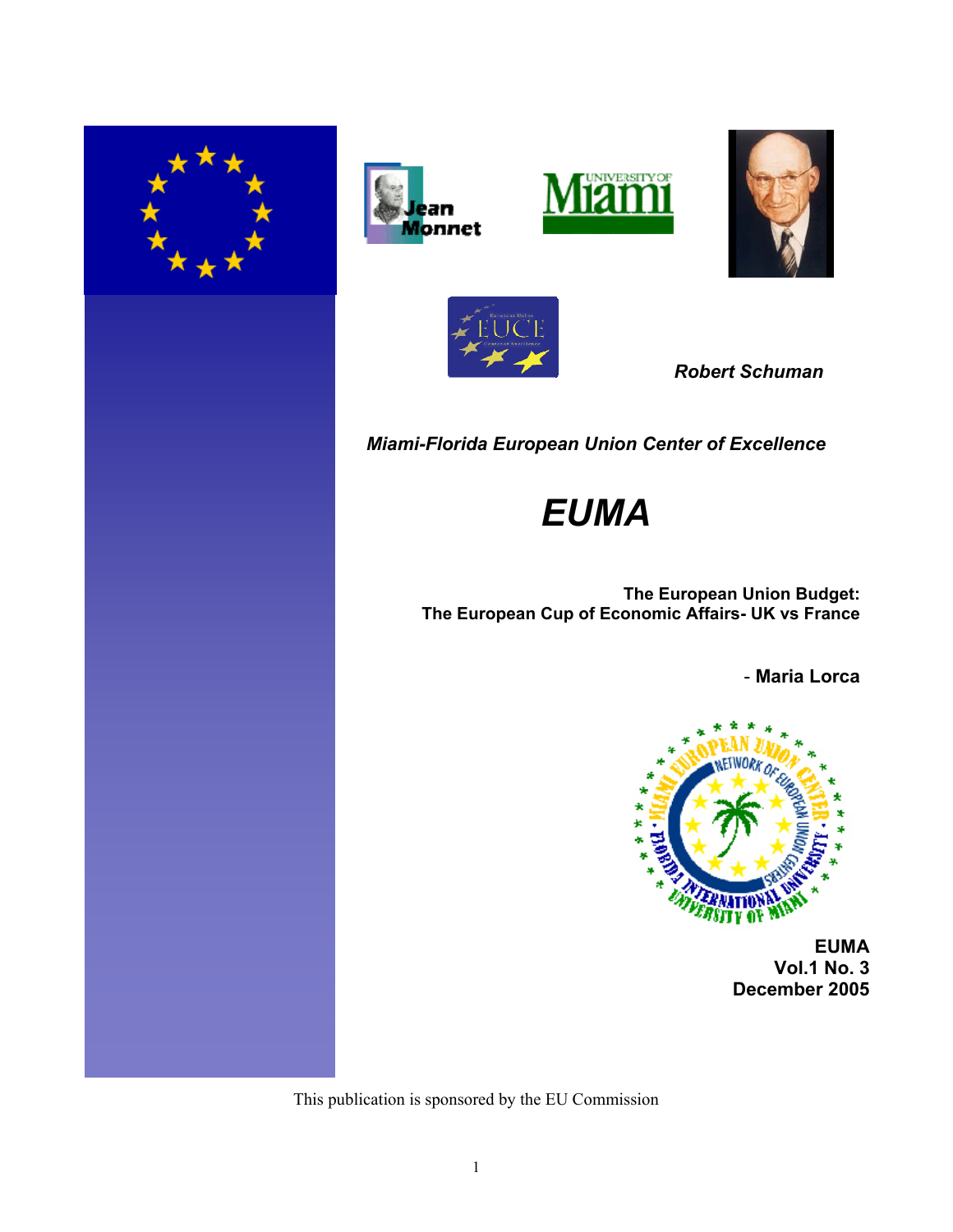# *EUMA*

*European Union Miami Analysis* **(EUMA)** is a by-weekly service of analytical essays on current, trend setting issues and developing news about the European Union.

These short papers (between 2,000 and 2,500 words in length) will be produced by the Miami-Florida European Union Center of Excellence (a partnership of the University of Miami and Florida International University) as an outreach service for the academic, business and diplomatic communities.

Among the topics to be included in the series, the following are suggested:

- $\triangleright$  The collapse of the Constitution and its rescue
- $\triangleright$  The British presidency of the EU
- $\triangleright$  Turkey: prospects of membership
- $\triangleright$  Impact of the German elections on the EU
- $\triangleright$  The budget impasse
- $\triangleright$  Immigration crisis and cultural challenges
- $\triangleright$  Security threats and responses
- $\triangleright$  The EU and Latin America
- $\triangleright$  The EU as a model and reference for inter-American integration
- $\triangleright$  The Common Agricultural Policy and other public subsidies
- $\triangleright$  The euro and the dollar
- $\triangleright$  EU responses to Katrina
- $\triangleright$  EU image in the United States

These topics form part of the pressing agenda of the EU and represent the multifaceted and complex nature of the European integration process. These short papers also seek to highlight the internal and external dynamics which influence the workings of the EU and its relationship with the rest the world.

Miami- Florida Center of Excellence **Jean Monnet Chair Staff:** University of Miami Joaquín Roy (Director) Coral Gables, FL 33124-2231 Maria Lorca (Research Assistant) Fax: (305) 284 4406 E-Mail: jroy@miami.edu Web: www.miami.edu/eucenter

1000 Memorial Drive Wendy Grenade (Associate Director/Editor) 101 Ferré Building Eloisa Vladescu (Editorial Assistant) Phone: 305-284-3266 Larisa Homarac (Research Assistant)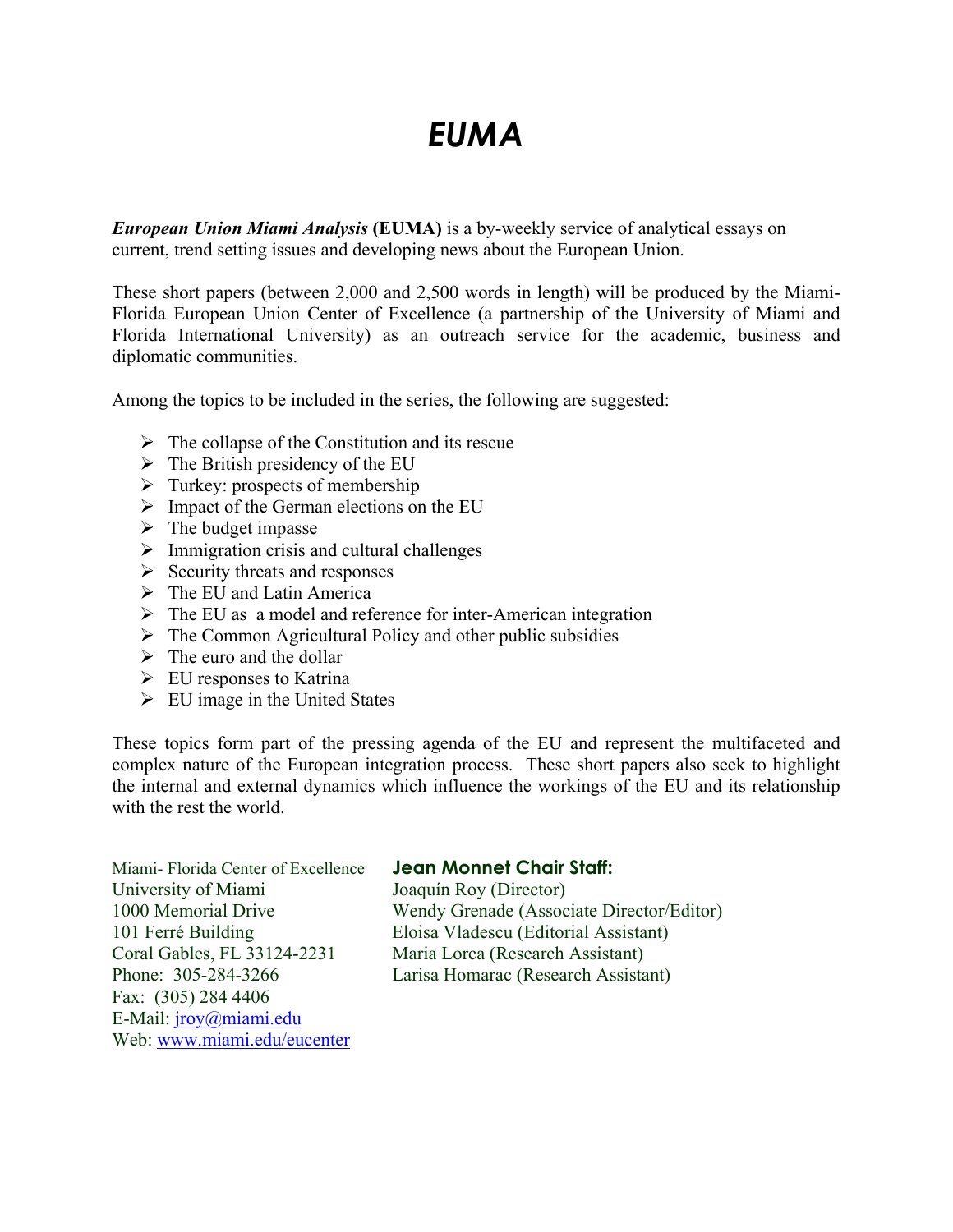## **The European Union Budget: The European Cup of Economic Affairs- UK vs France**

**Maria Lorca** <sup>∗</sup>

### **Miami-Florida European Union Center of Excellence University of Miami Miami, Florida**

**December 2005**

 $\overline{a}$ 

<sup>∗</sup> Maria J. Lorca (B.A., Political Science, University of Miami, 1994; M.B.A., Finance, University of Miami, 1996; M.A., Economics, University of Miami, 1998) is a Ph.D. Student at the School of International Studies. She was professor at Center for International Studies of Marbella (CIEM), a Broward Community College study abroad program, a private educational institution incorporated under the laws of Spain.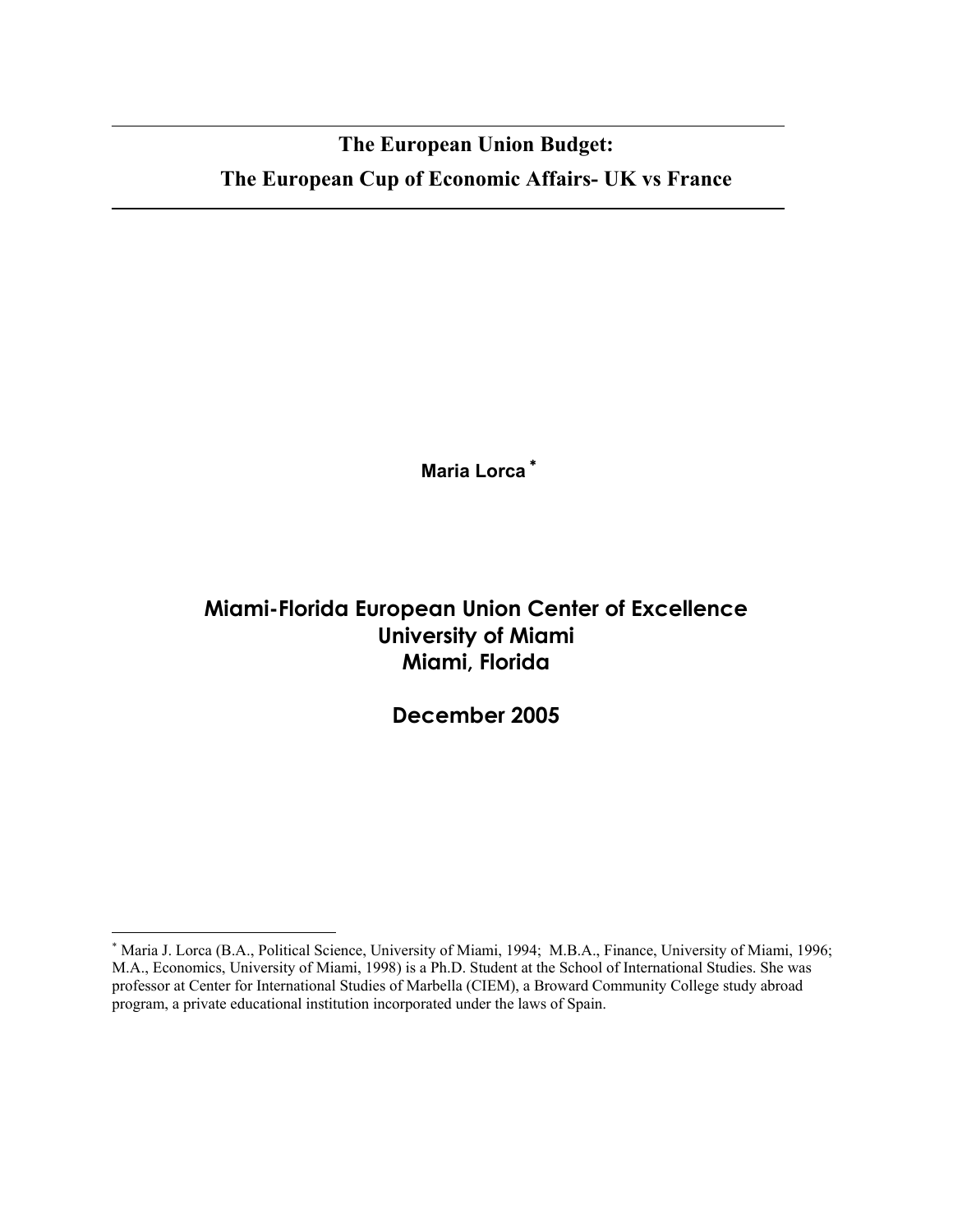#### **Introduction**

The first EU budget was drafted in 1988 under the so-called "Delors Package I." Its budgetary headings and monetary distribution have remained unchanged until  $14<sup>th</sup>$  July 2004, when the Commission adjusted its traditional model to a new system of headings to adapt the budget to an evolutionary economical environment.

 The budget of the European Union distinguishes itself from other international bodies by its exclusive system of the so-called "own resources." This system is composed of the revenues obtained by (1) the Common Customs duties collected under the external tariff; (2) the levies in imported agricultural products; (3) the Value Added Tax revenue; and (4) the Gross National Income based resources.

 The EU budget sets out and authorizes the total amount of revenues and expenditures annually deemed necessary by the European Community and the European Atomic Energy Community. However, the EU budget is a seven-year multi-annual spending plan articulated around a ¨financial framework¨ that ensures the control of the evolution of the budget expenditure.

 The budget is drafted and implemented under the ¨Financial Programming and Budget¨ Directorate General and is supervised by the European Parliament and the Court of Auditors. The EU budget not only rests on the three basic accounting principles: unity, annuality and balance, which guarantee its economic efficiency, but also on the composition of its revenues, the so-called "own resources."

#### **History and Structure Analysis**

One feature that distinguishes the EU from other international bodies is that it reflects the depth of the integration process in its budget. Unlike other international institutions that receive funding from their member states, the EU is financed exclusively by a system of "own resources."

 The general budget of the EU is the instrument which sets out and authorizes the total amount of revenues and expenditures deemed necessary for the European Community and the European Atomic Energy Community for each year.<sup>1</sup> The budget is drafted under a Directorate-General whose Commissioner, Dalia Grybauskaite and its Director-General, Luis Romero Requena, $<sup>2</sup>$  have the task of presenting the annual budgetary draft for the Union and implementing it</sup> under the supervision of the European Parliament and the Court of Auditors.

<sup>&</sup>lt;u>1</u> <sup>1</sup>Final Adoption of the general budget of the European Union for the financial year 2005 (Official Journal L 60, 08/03/2005) (Corrigendums) http://europa.eu.int/eurlex/lex/LexUriServ/site/en/oj/2005/l\_060/l\_06020050308en00090020.pdf

<sup>&</sup>lt;sup>2</sup>Organization Chart. Http://europa.eu.int/comm/dgs/budget/organigrams/index\_en.htm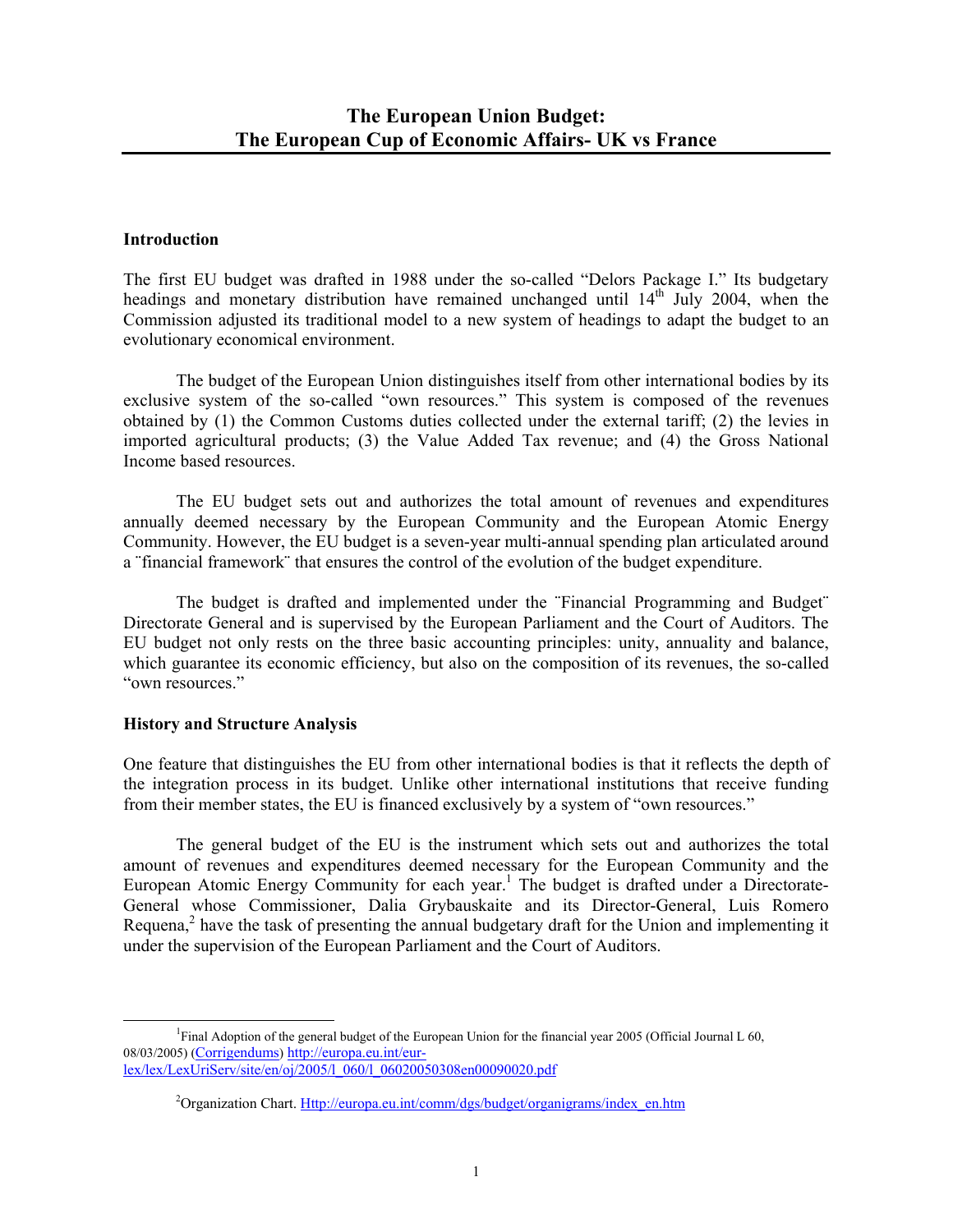The task of the Budget Directorate-General (DG) is to come up with the so-called Preliminary Draft Budget where the financial and budgetary rules are laid down. Once it has been approved, the DG has the mission of encouraging sound financial management by the Commission monitoring the annual budgetary procedure and producing the annual accounts. The Commission is bound to implement the budget in compliance with rules described by the DG as well as ensuring that funds are used as efficiently as possible. Finally, the various Directorates-General and Services in the Commission are responsible for implementing Community programs in their respective areas as well as managing the appropriations earmarked to finance them.

 The Preliminary Budget Draft (PBD) is presented to the Council of Ministers in late April, or some time in early May, and studied by the Budget Committee. Normally, the PBD is amended, and once it is approved by the Council, the PBD is then passed on to the Parliament, which also has the right to propose amendments before approving the final budget. If differences were to arise between the Council and the Parliament, the Council makes the final decision on compulsory spending. Nevertheless, the Parliament can reject the budget by a two-thirds vote and ask for it to be redrafted. Finally, when the PBD is approved in the Parliament, it goes back to the Budget DG to be applied and observed by the Court of Auditors.

The EU budget is founded on three **basic accounting-economic principles:** 

- **Unity** overall expenditures and revenues must be framed in one single document;
- **Annuality -** budgetary operations are linked to a financial year;
- **Balance** expenditure can never exceed revenues.

 The distinguishing characteristic of the EU Budget is that it is financed by its own resources. The member states determine the upper limit of their own resources, which in turn belong to the EU and not to the states. Own resources cannot exceed 1.24% of the Gross National Income (GNI) of the EU although ¨six EU countries (including Germany, the biggest net contributor) want to cap it at 1% of EU gross national income.<sup>3</sup> Since the member states met to draft the so-called Agenda 2000, there have always been wide discrepancies among EU members states concerning national and functional allocations of EU revenues and expenditures.<sup>4</sup> Nevertheless, the composition of the revenues in the EU budget is as follows: $5$ 

- Common Customs duties collected under the common external tariff and collected in respect of trade with non-member countries;
- Levies in imported agricultural products;
- Proportion of the Value Added Tax (VAT), which is determined in a standardized manner for member states;
- GNI-based resources, or the application of a rate to a base representing the sum of member states´ GNP at a market price.

 The first two groups are called Traditional Owned Resources (TOR), which are collected by member states on behalf of the EU, and accounts for around 11.6% of the total EU revenue. It is important to notice that members keep 25% of the collection. The VAT revenue is levied equally on

 $\overline{\phantom{a}}$ <sup>3</sup>Ernst & Young. EU Budget. http://www.ey.com/global/download.nsf/Belgium\_E/EU\_Brief\_Feb-Mar2004/\$file/EU\_Brief\_Feb-Mar2004.pdf

 $4$  Domenech, R., and Angel de la Fuente. The redistributive effects of the EU budget: An analysis and some reflections on the Agenda 2000 negotiations. ftp://prinfed.fedea.es/pub/eee/eee32.pdf

 ${}^{5}$ The financing of the budget. http://europa.eu.it/comm/budget/financing/index\_en.thm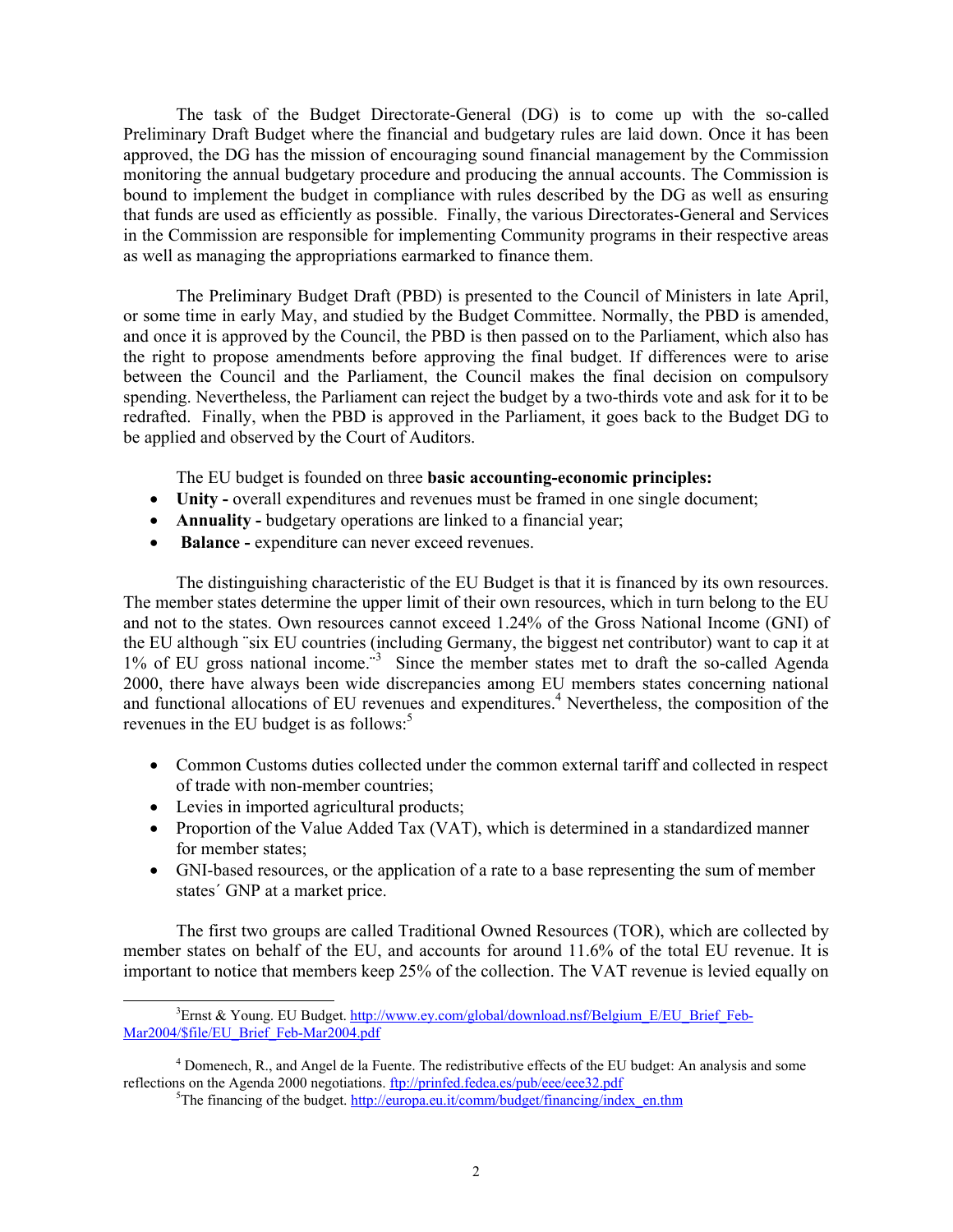member states´ VAT collections, and accounts for around 14.4% of the total EU revenue. Finally, the GNI is used to balance budget revenues and expenditures, and it accounts for around 73% of total EU revenue<sup>6</sup> (see graph below: Own Resources Income).



Source: www.europa.eu.int

 The EU budget is a multi-annual spending plan that is articulated around a Financial Framework that safeguards the control of the evolution of the budget expenditure, ensures a predictable inflow of resources, facilitates the agreement of the annual budget, and aids planning of multi-annual programs and projects. The EU makes a distinction between expenditures that are a direct result of a treaty application, called compulsory expenditure, and those which are not, called non-compulsory expenditure. Each one accounts for around 50% of the total budget for payments. So far, there have been three financial frameworks:

- The Delors Package I, covering years 1988-1992, and focused on establishing the Internal Market and consolidating the multi-annual research;
- The Delors Package II, covering 1993-1999, and focused on giving priority to social and cohesion policies and the introduction of the Euro;
- The current framework, known as Agenda 2000, which covers period 2000-2006 and is focused on the EU enlargement.

### **The EU Budget for the Financial Framework 2007-2013**

On 14 July 2004, the Commission proposed that the fourth financial framework should cover the years 2007-2013, and should amount to €826.363 billion. Its main goal was to prioritise sustainable growth and competitiveness in order to create more jobs<sup>7</sup> although the EU leaders have failed to agree on a new way to allocate the EU money.<sup>8</sup>

 There has been an agreement on a new budget structure, part of which can be attributed to Professor André Sapir,<sup>9</sup> who concluded that the EU budget is a "historical relic" that is not helping

 <sup>6</sup>  ${}^6$ The financing of the budget. http://europa.eu.int/comm/budget/financing/index\_en.htm

<sup>&</sup>lt;sup>7</sup> What is the Financial Framework? http://europa.eu.int/comm/financial\_perspective/questions/index\_en.htm

<sup>&</sup>lt;sup>8</sup> Commission holds extraordinary seminar on EU´s problems. http://euobserver.com/?aid=19894&rk=1

<sup>&</sup>lt;sup>9</sup>André Sapir is Professor of Economics at the Université Libre de Bruxelles, where he holds a chair in international economics and European integration. Since May 2001, he is also Economic Advisor to the President of the European Commission. He was the Chairman of the High-Level Study Group appointed by President Prodi which authored the report "An Agenda for a Growing Europe", released in July 2003 and published by Oxford University Press in March 2004. He holds a PhD in Economics from The Johns Hopkins University in Baltimore.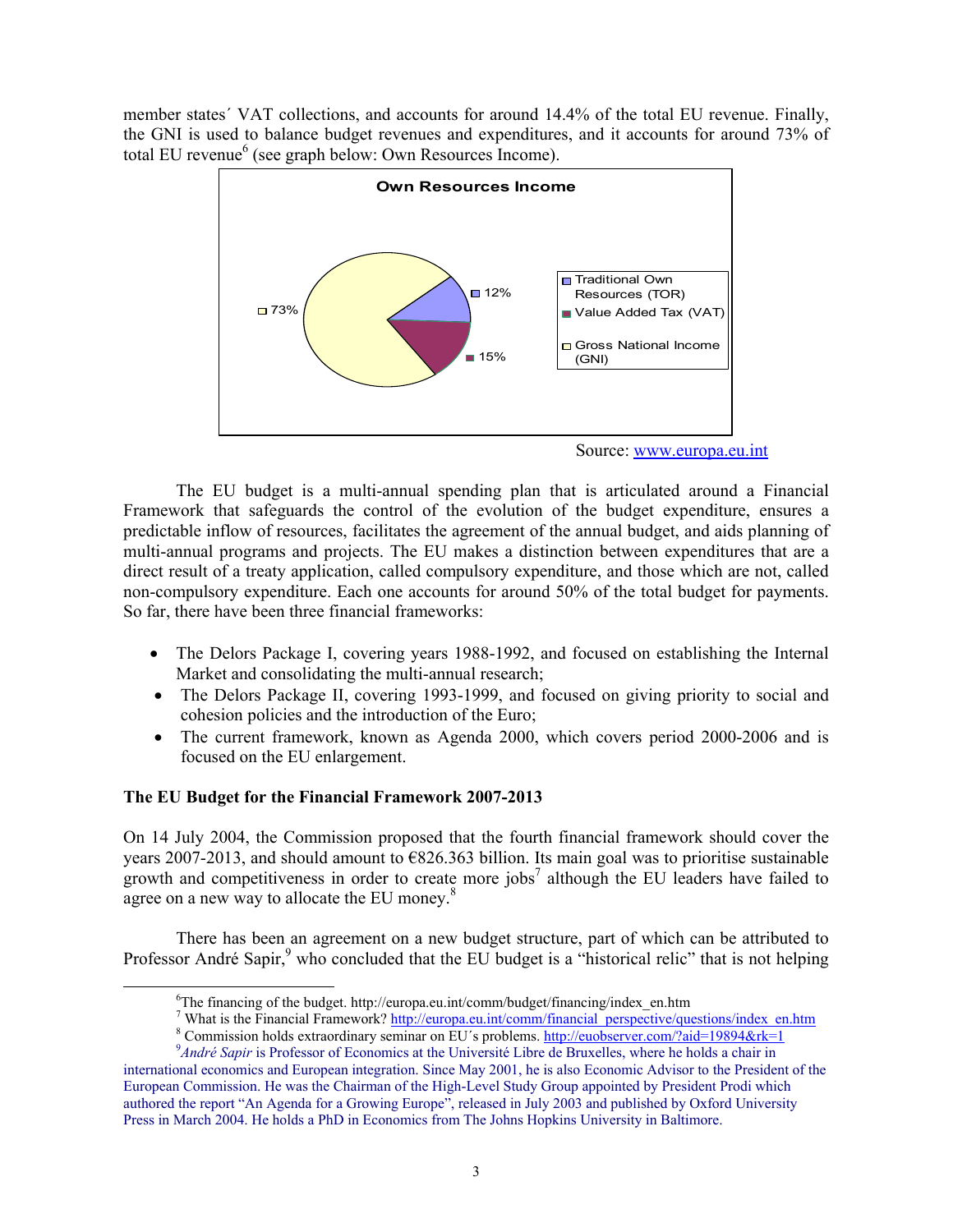Europe's economic growth. Professor Sapir recommends that the EU should reduce the portion of the budget it spends on agricultural support to just 15% compared with the current  $40\%$ .<sup>10</sup> Despite these discrepancies, the future fourth financial framework for 2007-2013 is going to present major heading and investment distribution changes, but is still going to keep the Common Agricultural Policy (CAP) and Structural Funds (SF) distribution for the poorer regions of member states<sup>11</sup> (see table bellow: A Comparative Analysis of Budget Structure).

| <b>Commitment under Delors I &amp; II</b><br>and Agenda 2000 | New Commitment for 2007-2013.                                                                                                                                                   |
|--------------------------------------------------------------|---------------------------------------------------------------------------------------------------------------------------------------------------------------------------------|
|                                                              | <b>New Headings</b>                                                                                                                                                             |
| Agriculture                                                  | Heading 1A                                                                                                                                                                      |
|                                                              | Competitiveness for growth and employment                                                                                                                                       |
| <b>Structural Operations</b>                                 | Heading 1B                                                                                                                                                                      |
|                                                              | Cohesion for growth and employment                                                                                                                                              |
| <b>Internal Policies/Actions</b>                             | Heading 2                                                                                                                                                                       |
|                                                              | Preservation and management of natural<br>resources                                                                                                                             |
| <b>External Policies/Actions</b>                             | Heading 3                                                                                                                                                                       |
|                                                              | Citizenship, freedom, security and justice                                                                                                                                      |
| <b>Administrative Expenditures</b>                           | Heading 4                                                                                                                                                                       |
|                                                              | The EU as a global partner                                                                                                                                                      |
| Pre-accession strategy                                       | Heading 5                                                                                                                                                                       |
|                                                              | Other (Administrative cost in other EU-<br>Institutions that the European Commission)<br>$C_{\alpha\beta\gamma\mu\alpha\alpha\gamma\gamma\gamma\gamma\gamma\gamma\gamma\gamma}$ |

#### **A COMPARATIVE ANALYSIS OF BUDGET STRUCTURE**

Sourcewww.europa.eu.int

 Needless to say, for the Commissioner Dalia Grybauskaite, the preparations for the fourth financial framework 2007-2013 must be considered as an unprecedented recasting **of** the financial framework since the headings and investment approaches will vary from the traditional standard headings of the past three financial budgets; therefore, the 2007-2013 Financial Framework is intended to show full commitment toward growth and employment in the Member States but maintaining past CAP and Structural Fund investments.<sup>12</sup>

Accordingly, with the new structure, the Financial Framework, <sup>13</sup> Heading 1 on Competitiveness for Growth and Employment has two subtitles. Heading 1-A on Research,

l

<sup>&</sup>lt;sup>10</sup> Peet, John. The EU Budget: a way forward. www.cer.org.uk/pdf/policybrief\_peet\_budget\_july05.pdf

<sup>&</sup>lt;sup>11</sup> Begg, Iain. An agenda for a growing Europe: Making the EU system deliver, July 2003. http://www.cer.org.uk/pdf/briefing\_budget\_begg.pdf

<sup>&</sup>lt;sup>12</sup> Investing in our future. http://europa.eu.int/comm/financial\_perspective/pdf/technical\_briefing\_050606.pdf  $^{13}$  http://www.eu.int/comm/financial\_perspective/pdf/FP\_post\_summit\_12\_20051.pdf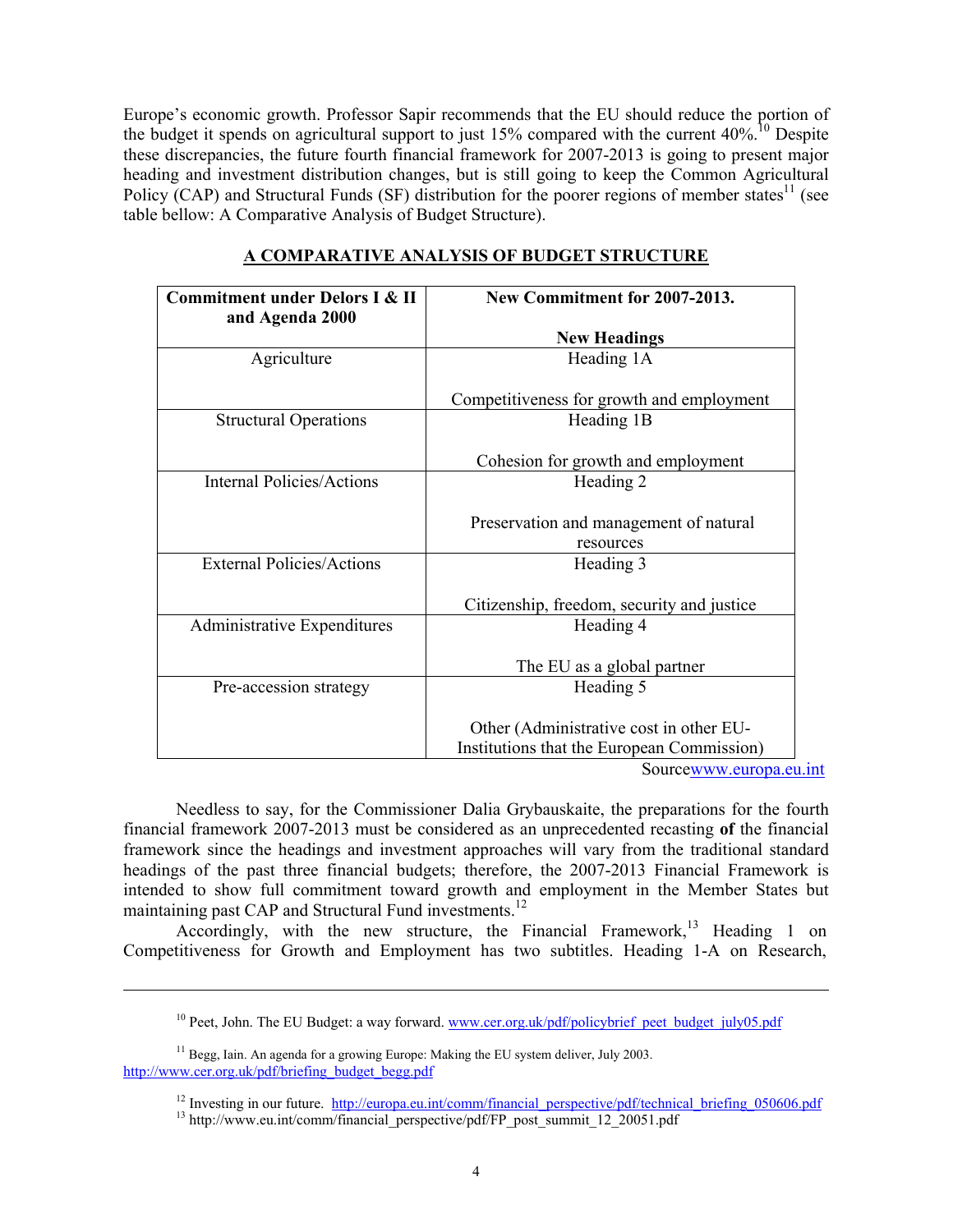Transport and Energy has been designed to help refocus the European support for the Lisbon Agenda. At the same time, this heading is expected both to stimulate growth by promoting competitiveness and to increase investment in modernizing the economy. Secondly, Heading 1-B covers ¨Convergence, Regional Competitiveness and Employment¨ and it is oriented to boost investment through cohesion policy and to preserve structural support to the poorest regions; hence, it is considered a good basis for new member states to converge with the rest of the EU.

 Heading 2 on Common Agriculture Policy (CAP), Rural Development and Fisheries is generally titled ¨Preservation and Management of Natural Resources¨ and is oriented on the one hand to reinforce the competitiveness of our agriculture and strengthen rural development, and on the other hand, to preserve direct payments corresponding to those agreed within the CAP reform.

 Heading 3 on Citizenship, Freedom, Security and Justice is dedicated to freedom, security and justice, health, culture, youth, media, and the European Solidarity Fund. In this new area, resources for community programs in the field of combating fraud, terrorism, border protection, and other measures will increase significantly over the seven-year period.

Heading 4, titled "EU as a Global Partner" is based on pre-accession instruments, neighborhood accession instruments, neighborhood and partnership instruments, and finally development cooperation instruments. Basically, it aims at the strengthening of the EU's role as a regional leader and a sustainable development partner to consolidate the EU´s role in global political governance.

 Finally, Heading 5**,** titled ¨Administration¨ sets as its objective to budget an account for the administrative expenses needed to maintain effective implementation of programs.

#### **The EU Member States Summits and Council Meetings to Solve the Budget Impasse**

Although talks on the budget for 2007-2013 broke down at a summit in June 2005, on December 17 the EU´s 25 members finally reached an agreement on the budget, which was also backed up by the European Parliament on December  $20<sup>th</sup>$ , 2005.

In June 2005, there was no agreement reached between the Britain's rebate check from EU and France's CAP policies, freezing the budget talks ever since.<sup>14</sup> At that summit, "Blair insisted" that, if the British rebate were to be put on the table, the CAP should be as well. Mr. Chirac rejected such an approach out of hand, and the summit collapsed amid bitter recriminations."<sup>15</sup> After many hours of intense negotiation, Mr. Juncker, as President of the Council of the European Union, had to withdraw his budgetary proposal for the fourth financial framework because it had been rejected by most of the member states for various reasons.

 The UK held the Presidency of the EU from July to December 2005, and Mr. Blair had as a priority to reach an agreement on the budget during his six-month term, with a ECOFIN meeting in Brussels scheduled for December 6th, 2005**.** During this time he passed the "2007-2014 Financial Framework" under the UK Presidency. The agreement accepted the transferring of monetary funds from agricultural spending to investments in research and innovation. In fact, the problem resides in a complete lack of agreement between the UK and France: the UK refuses to give up  $64.6$  billion

<sup>&</sup>lt;sup>14</sup> Reuters. Britain under pressure over EU budget impasse. http://uk.news.yahoo.com/12102005/325/britain-<br>under-pressure-eu-budget-impasse.html

<sup>&</sup>lt;sup>15</sup> Peet, John. The EU Budget: A way forward. http://www.cer.org.uk/pdf/policybrief\_peet\_budget\_july05.pdf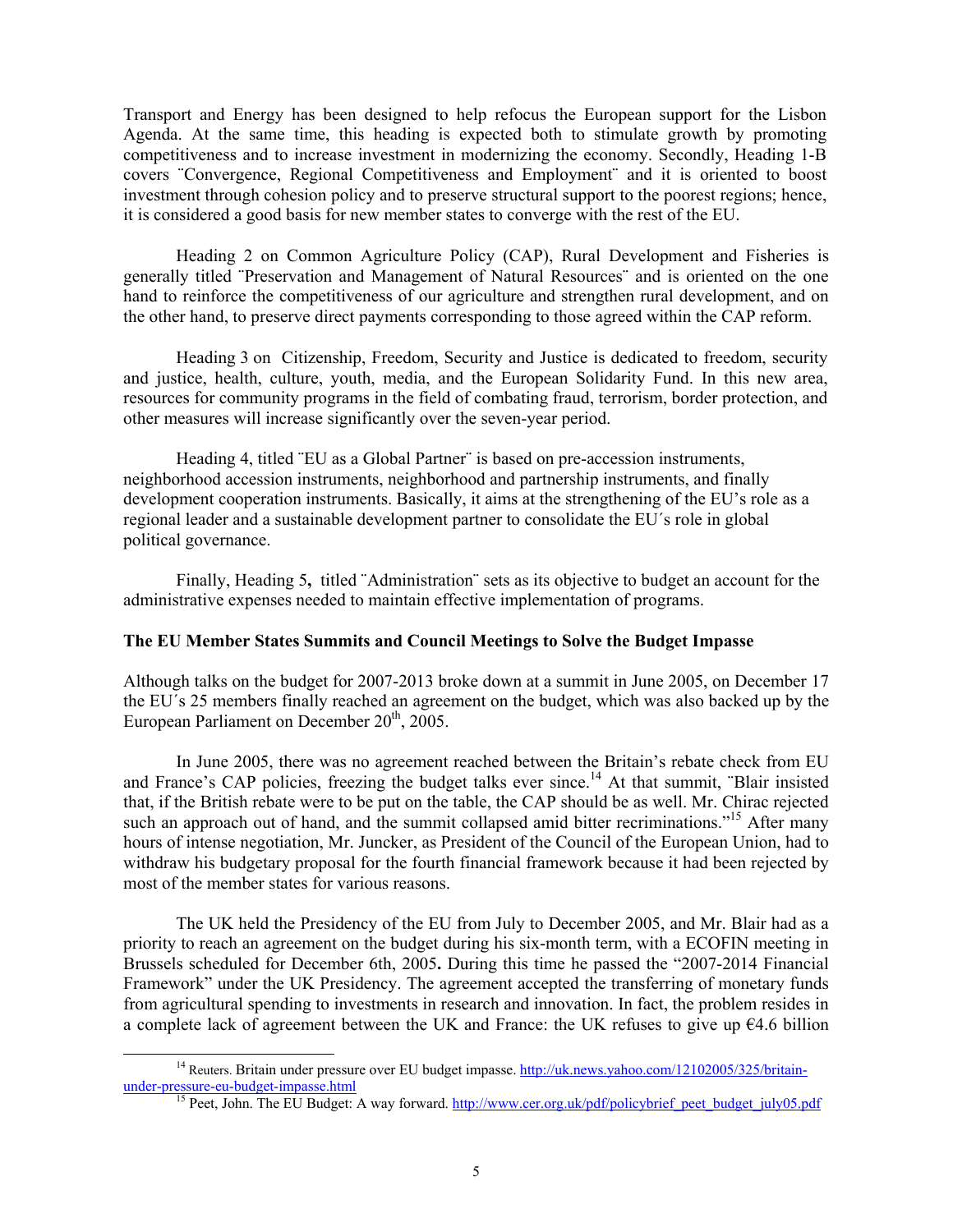from its rebate check unless the UK sees a commitment from France to curb its farm subsidies. The money saved from the UK check rebate and France's farm subsidies will be reinvested ¨in knowledge, in skills, in active labour market policies, in science parks and innovation, in higher education, in urban regeneration, in help for small businesses."<sup>16</sup> It is believed that there are two key requirements to reach a budgetary agreement: the first would be to reduce overall spending providing relief to net contributors to the EU budget, including not only Britain, but also Finland, the Netherlands, and Sweden; the second key requirement would be to obtain a firmer commitment to a mid-term review of all EU spending, including agriculture.<sup>17</sup>

 Finally, on December 16, 2005**,** after six months of silent struggle between France´s position and UK´s demands for change an agreement was achieved. This agreement has been reached after Mr. Blair's concession of  $\epsilon$ 10.5bn of the UK rebate check towards the costs of enlarging the club to the east, while Mr. Chirac retained his veto power over any decision to cut the subsidies of the common agricultural policy before the end of the 2007-13 budget period. After the negotiation, Mr. Blair stated, "(t)his is about getting an agreement that allows Europe to move forward. [The budget is] an investment in those central and Eastern European economies, to help them grow, to help them develop."<sup>18</sup>

 In conclusion, the final budget distributions are based on a maximum total figure, which for the EU's 27 countries, for the period 2007-2014, will be  $\epsilon$ 862.363 billions, representing 1.045% of EU GNI.<sup>19</sup> The final breakdown of the appropriations for commitments is described in the table below.

| <b>COMPETITIVENESS FOR GROWTH</b><br><b>AND EMPLOYMENT</b>           | Heading 1A:<br>•Research, Transport and Energy,<br>Progress (Social Policy Agenda), etc                       | $\Box$ 721<br>bill   |
|----------------------------------------------------------------------|---------------------------------------------------------------------------------------------------------------|----------------------|
|                                                                      | Heading 1B:<br>•Cohesion for Growth and Employment                                                            | $\Box$ 307.6<br>bill |
| PRESERVATION AND<br><b>MANAGEMENT OF NATURAL</b><br><b>RESOURCES</b> | Heading 2:<br>•Common Agricultural Policy (CAP),<br>Rural Development, Fisheries                              | €371.6<br>bill       |
| FREEDOM, SECURITY AND JUSTICE                                        | Heading 3:<br>•Freedom, Security & Justice Health, bill<br>Culture, Youth, Media, European Solidarity<br>Fund | €1.9                 |
| THE EU AS A GLOBAL PARTNER                                           | Heading 4:<br>•Pre-accession Instruments,<br>Neighborhood & Partnership Instruments,                          | €8.1<br>bill         |

<sup>&</sup>lt;sup>16</sup> Blair, Tony. Speech to the European Parliament, 25 June 2005.

http://www.fco.gov.uk/Files/kfile/UKEUPresidency2005\_Sp\_PM\_EuropeanParliament\_230605,0.pdf<br><sup>17</sup> Orozco, Miguel. DG Press and Communication. Barroso Seeks to Solve EU Budget Crisis.<br><sup>18</sup> Financial Times. EU seals budget dea

 $19$  Council of the European Union. Financial perspective 2007-2014. http://www.fco.gov.uk/Files/kfile/FinancialPerspective\_16Dec.pdf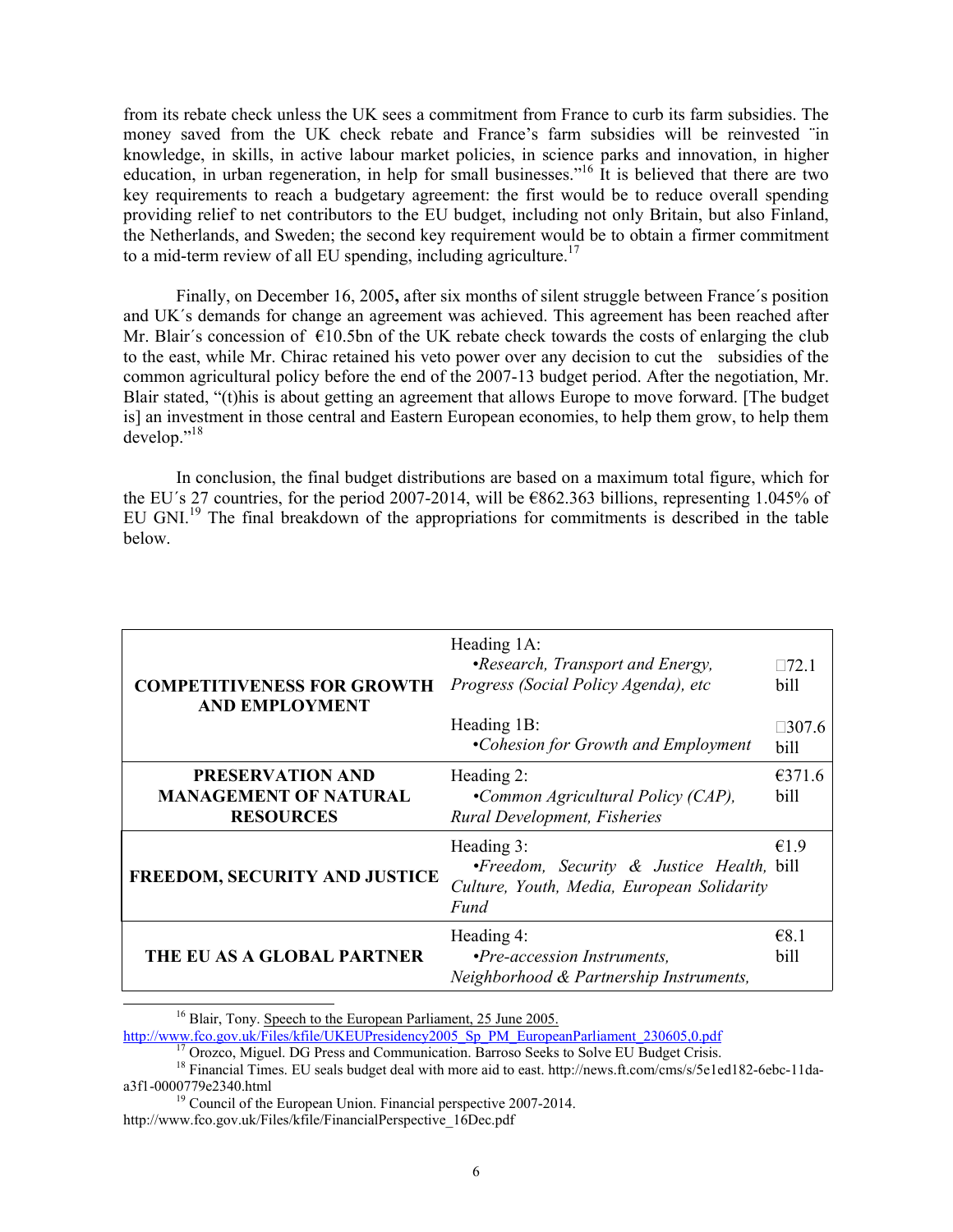|                       | Development Cooperation Instruments.                       |              |
|-----------------------|------------------------------------------------------------|--------------|
| <b>ADMINISTRATION</b> | Heading $5$ :<br>$\cdot$ Total Administrative Expenditure  | €7.7<br>bill |
|                       | Source: El Mundo, Sábado 17 de Diciembre de<br>2005. p. 36 |              |